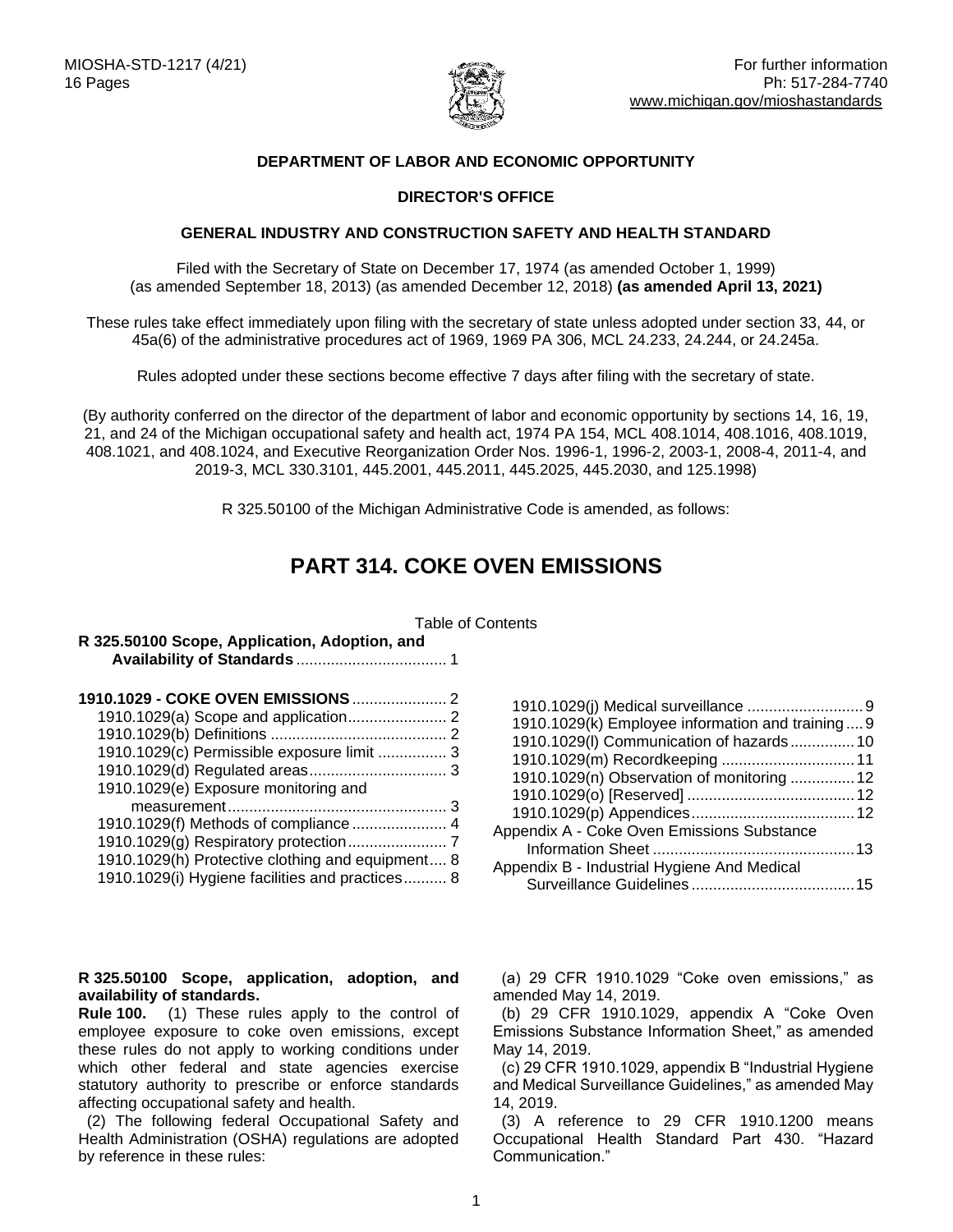(4) A reference to 29 CFR 1910.134 means General Industry and Construction Safety and Health Standard Part 451. "Respiratory Protection."

 (5) A reference to 29 CFR 1910.133, 1910.135, and 1910.136 means all of the following:

 (a) Construction Safety and Health Standard Part 6. "Personal Protective Equipment."

 (b) General Industry Safety and Health Standard Part 33. "Personal Protective Equipment."

 (c) General Industry Safety and Health Standard Part 433. "Personal Protective Equipment."

 (6) A reference to 29 CFR 1910.141 means General Industry Safety and Health Standard Part 474. "Sanitation."

 (7) A reference to 29 CFR 1910.1020 means General Industry and Construction Safety and Health Standard Part 470. "Employee Medical Records and Trade Secrets."

 (8) The adopted federal regulations have the same force and effect as a rule promulgated under the Michigan occupational safety and health act, 1974 PA 154, MCL 408.1001 to 408.1094.

 (9) The OSHA regulations adopted in these rules are available from the United States Department of Labor, Occupational Safety and Health Administration website, [www.osha.gov,](http://www.osha.gov/) at no charge, as of the time of adoption of these rules.

 (10) The regulations adopted in these rules are available for inspection at the Department of Labor and Economic Opportunity, MIOSHA, Standards and FOIA Section, 530 West Allegan Street, P.O. Box 30643, Lansing, Michigan, 48909-8143.

 (11) The regulations adopted in these rules may be obtained from the publisher or the Department of Labor and Economic Opportunity, MIOSHA, Standards and FOIA Section, 530 West Allegan Street, P.O. Box 30643, Lansing, Michigan, 48909-8143, at the cost charged in this rule, plus \$20.00 for shipping and handling.

 (12) The following Michigan occupational safety and health administration (MIOSHA) standards are referenced in these rules. Up to 5 copies of these standards may be obtained at no charge from the Department of Labor and Economic Opportunity, MIOSHA, Standards and FOIA Section, 530 West Allegan Street, P.O. Box 30643, Lansing, Michigan, 48909-8143 or via the internet at the following website: [www.michigan.gov/mioshastandards.](http://www.michigan.gov/mioshastandards) For quantities greater than 5, the cost, at the time of adoption of these rules, is 4 cents per page.

 (a) Construction Safety and Health Standard Part 6. "Personal Protective Equipment," R 408.40601 to R 408.40660.

 (b) General Industry Safety and Health Standard Part 33. "Personal Protective Equipment," R 408.13301 to R 408.13398.

 (c) General Industry Safety and Health Standard Part 433. "Personal Protective Equipment," R 325.60001 to R 325.60013.

 (d) General Industry Safety and Health Standard Part 474. "Sanitation," R 325.47401 to R 325.47425.

 (e) General Industry and Construction Safety and Health Standard Part 470. "Employee Medical Records and Trade Secrets," R 325.3451 to R 325.3476.

 (f) Occupational Health Standard Part 430. "Hazard Communication," R 325.77001 to R 325.77004.

<span id="page-1-0"></span> (g) General Industry and Construction Safety and Health Standard Part 451. "Respiratory Protection," R 325.60051 to R 325.60052.

# <span id="page-1-2"></span><span id="page-1-1"></span>**1910.1029 - COKE OVEN EMISSIONS**

#### **1910.1029(a) Scope and application.**

This section applies to the control of employee exposure to coke oven emissions, except that this section shall not apply to working conditions with regard to which other Federal agencies exercise statutory authority to prescribe or enforce standards affecting occupational safety and health.

#### **1910.1029(b) Definitions.**

For the purpose of this section:

Authorized person means any person specifically authorized by the employer whose duties require the person to enter a regulated area, or any person entering such an area as a designated representative of employees for the purpose of exercising the opportunity to observe monitoring and measuring procedures under paragraph (n) of this section.

Beehive oven means a coke oven in which the products of carbonization other than coke are not recovered, but are released into the ambient air.

Coke oven means a retort in which coke is produced by the destructive distillation or carbonization of coal.

Coke oven battery means a structure containing a number of slot-type coke ovens.

Coke oven emissions means the benzene-soluble fraction of total particulate matter present during the destructive distillation or carbonization of coal for the production of coke.

Director means the Director, National Institute for Occupational Safety and Health, U.S. Department of Health, Education, and Welfare, or his or her designee.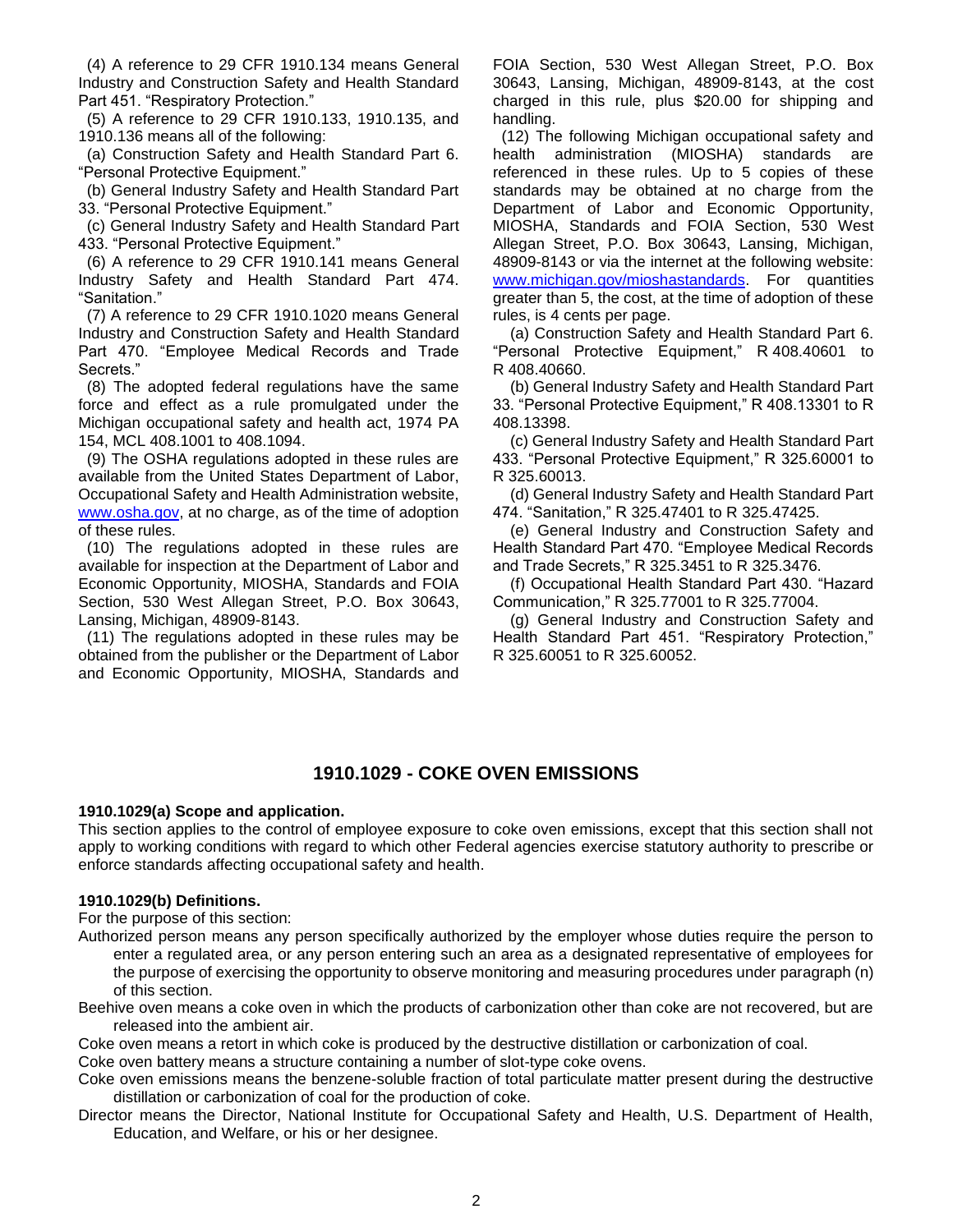- Emergency means any occurrence such as, but not limited to, equipment failure which is likely to, or does, result in any massive release of coke oven emissions.
- Existing coke oven battery means a battery in operation or under construction on January 20, 1977, and which is not a rehabilitated coke oven battery.
- Rehabilitated coke oven battery means a battery which is rebuilt, overhauled, renovated, or restored such as from the pad up, after January 20, 1977.

Secretary means the Secretary of Labor, U.S. Department of Labor, or his or her designee.

- Stage charging means a procedure by which a predetermined volume of coal in each larry car hopper is introduced into an oven such that no more than two hoppers are discharging simultaneously.
- Sequential charging means a procedure, usually automatically timed, by which a predetermined volume of coal in each larry car hopper is introduced into an oven such that no more than two hoppers commence or finish discharging simultaneously although, at some point, all hoppers are discharging simultaneously.
- Pipeline charging means any apparatus used to introduce coal into an oven which uses a pipe or duct permanently mounted onto an oven and through which coal is charged.
- Green plush means coke which when removed from the oven results in emissions due to the presence of unvolatilized coal.

### <span id="page-2-0"></span>**1910.1029(c) Permissible exposure limit.**

The employer shall assure that no employee in the regulated area is exposed to coke oven emissions at concentrations greater than 150 micrograms per cubic meter of air (150  $\mu$ g/m<sup>3</sup>), averaged over any 8-hour period.

#### **1910.1029(d) Regulated areas.**

<span id="page-2-1"></span>1910.1029(d)(1) The employer shall establish regulated areas and shall limit access to them to authorized persons. 1910.1029(d)(2) The employer shall establish the following as regulated areas:

1910.1029(d)(2)(i) The coke oven battery including topside and its machinery, pushside and its machinery, coke side and its machinery, and the battery ends; the wharf; and the screening station;

1910.1029(d)(2)(ii) The beehive oven and its machinery.

#### <span id="page-2-2"></span>**1910.1029(e) Exposure monitoring and measurement.**

#### **1910.1029(e)(1) Monitoring program.**

1910.1029(e)(1)(i) Each employer who has a place of employment where coke oven emissions are present shall monitor employees employed in the regulated area to measure their exposure to coke oven emissions.

1910.1029(e)(1)(ii) The employer shall obtain measurements which are representative of each employee's exposure to coke oven emissions over an eight-hour period. All measurements shall determine exposure without regard to the use of respiratory protection.

1910.1029(e)(1)(iii) The employer shall collect full-shift (for at least seven continuous hours) personal samples, including at least one sample during each shift for each battery and each job classification within the regulated areas including at least the following job classifications:

1910.1029(e)(1)(iii)(a) Lidman;

1910.1029(e)(1)(iii)(b) Tar chaser;

1910.1029(e)(1)(iii)(c) Larry car operator;

1910.1029(e)(1)(iii)(d) Luterman;

1910.1029(e)(1)(iii)(e) Machine operator, coke side;

1910.1029(e)(1)(iii)(f) Benchman, coke side;

1910.1029(e)(1)(iii)(g) Benchman, pusher side;

1910.1029(e)(1)(iii)(h) Heater;

1910.1029(e)(1)(iii)(i) Quenching car operator;

1910.1029(e)(1)(iii)(j) Pusher machine operator;

1910.1029(e)(1)(iii)(k) Screening station operator;

1910.1029(e)(1)(iii)(l) Wharfman;

1910.1029(e)(1)(iii)(m) Oven patcher;

1910.1029(e)(1)(iii)(n) Oven repairman;

1910.1029(e)(1)(iii)(o) Spellman; and

1910.1029(e)(1)(iii)(p) Maintenance personnel.

1910.1029(e)(1)(iv) The employer shall repeat the monitoring and measurements required by this paragraph (e)(1) at least every three months.

**1910.1029(e)(2) Redetermination.** Whenever there has been a production, process, or control change which may result in new or additional exposure to coke oven emissions, or whenever the employer has any other reason to suspect an increase in employee exposure, the employer shall repeat the monitoring and measurements required by paragraph (e)(1) of this section for those employees affected by such change or increase.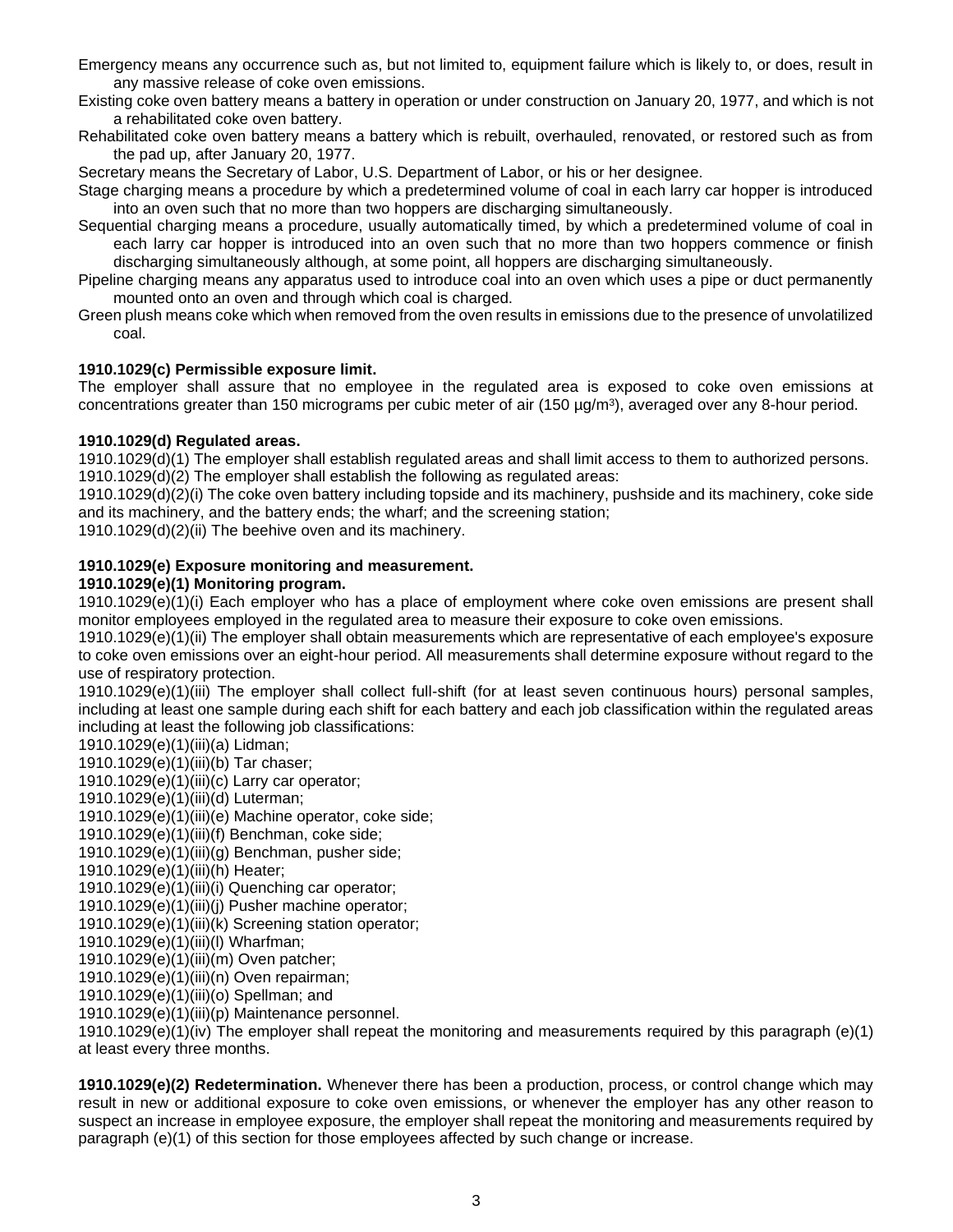#### **1910.1029(e)(3) Employee notification.**

1910.1029(e)(3)(i) The employer must, within 15 working days after the receipt of the results of any monitoring performed under this section, notify each affected employee of these results either individually in writing or by posting the results in an appropriate location that is accessible to employees.

1910.1029(e)(3)(ii) Whenever such results indicate that the representative employee exposure exceeds the permissible exposure limit, the employer shall, in such notification, inform each employee of that fact and of the corrective action being taken to reduce exposure to or below the permissible exposure limit.

**1910.1029(e)(4) Accuracy of measurement.** The employer shall use a method of monitoring and measurement which has an accuracy (with a confidence level of 95%) of not less than plus or minus 35% for concentrations of coke oven emissions greater than or equal to 150  $\mu$ g /m<sup>(3)</sup>.

### <span id="page-3-0"></span>**1910.1029(f) Methods of compliance.**

The employer shall control employee exposure to coke oven emissions by the use of engineering controls, work practices and respiratory protection as follows:

### **1910.1029(f)(1) Priority of compliance methods.**

#### **1910.1029(f)(1)(i) Existing coke oven batteries.**

1910.1029(f)(1)(i)(a) The employer shall institute the engineering and work practice controls listed in paragraphs  $(f)(2)$ ,  $(f)(3)$  and  $(f)(4)$  of this section in existing coke oven batteries at the earliest possible time, but not later than January 20, 1980, except to the extent that the employer can establish that such controls are not feasible. In determining the earliest possible time for institution of engineering and work practice controls, the requirement, effective August 27, 1971, to implement feasible administrative or engineering controls to reduce exposures to coal tar pitch volatiles, shall be considered. Wherever the engineering and work practice controls which can be instituted are not sufficient to reduce employee exposures to or below the permissible exposure limit, the employer shall nonetheless use them to reduce exposures to the lowest level achievable by these controls and shall supplement them by the use of respiratory protection which complies with the requirements of paragraph (g) of this section.

1910.1029(f)(1)(i)(b) The engineering and work practice controls required under paragraphs (f)(2), (f)(3) and (f)(4) of this section are minimum requirements generally applicable to all existing coke oven batteries. If, after implementing all controls required by paragraphs  $(f)(2)$ ,  $(f)(3)$  and  $(f)(4)$  of this section, or after January 20, 1980, whichever is sooner, employee exposures still exceed the permissible exposure limit, employers shall implement any other engineering and work practice controls necessary to reduce exposure to or below the permissible exposure limit except to the extent that the employer can establish that such controls are not feasible. Whenever the engineering and work practice controls which can be instituted are not sufficient to reduce employee exposures to or below the permissible exposure limit, the employer shall nonetheless use them to reduce exposures to the lowest level achievable by these controls and shall supplement them by the use of respiratory protection which complies with the requirements of paragraph (g) of this section.

### **1910.1029(f)(1)(ii) New or rehabilitated coke oven batteries.**

1910.1029(f)(1)(ii)(a) The employer shall institute the best available engineering and work practice controls on all new or rehabilitated coke oven batteries to reduce and maintain employee exposures at or below the permissible exposure limit, except to the extent that the employer can establish that such controls are not feasible. Wherever the engineering and work practice controls which can be instituted are not sufficient to reduce employee exposures to or below the permissible exposure limit, the employer shall nonetheless use them to reduce exposures to the lowest level achievable by these controls and shall supplement them by the use of respiratory protection which complies with the requirements of paragraph (g) of this section.

1910.1029(f)(1)(ii)(b) If, after implementing all the engineering and work practice controls required by paragraph (f)(1)(ii)(a) of this section, employee exposures still exceed the permissible exposure limit, the employer shall implement any other engineering and work practice controls necessary to reduce exposure to or below the permissible exposure limit except to the extent that the employer can establish that such controls are not feasible. Wherever the engineering and work practice controls which can be instituted are not sufficient to reduce employee exposures to or below the permissible exposure limit, the employer shall nonetheless use them to reduce exposures to the lowest level achievable by these controls and shall supplement them by the use of respiratory protection which complies with the requirements of paragraph (g) of this section.

### **1910.1029(f)(1)(iii) Beehive ovens.**

1910.1029(f)(1)(iii)(a) The employer shall institute engineering and work practice controls on all beehive ovens at the earliest possible time to reduce and maintain employee exposures at or below the permissible exposure limit, except to the extent that the employer can establish that such controls are not feasible. In determining the earliest possible time for institution of engineering and work practice controls, the requirement, effective August 27, 1971, to implement feasible administrative or engineering controls to reduce exposures to coal tar pitch volatiles, shall be considered. Wherever the engineering and work practice controls which can be instituted are not sufficient to reduce employee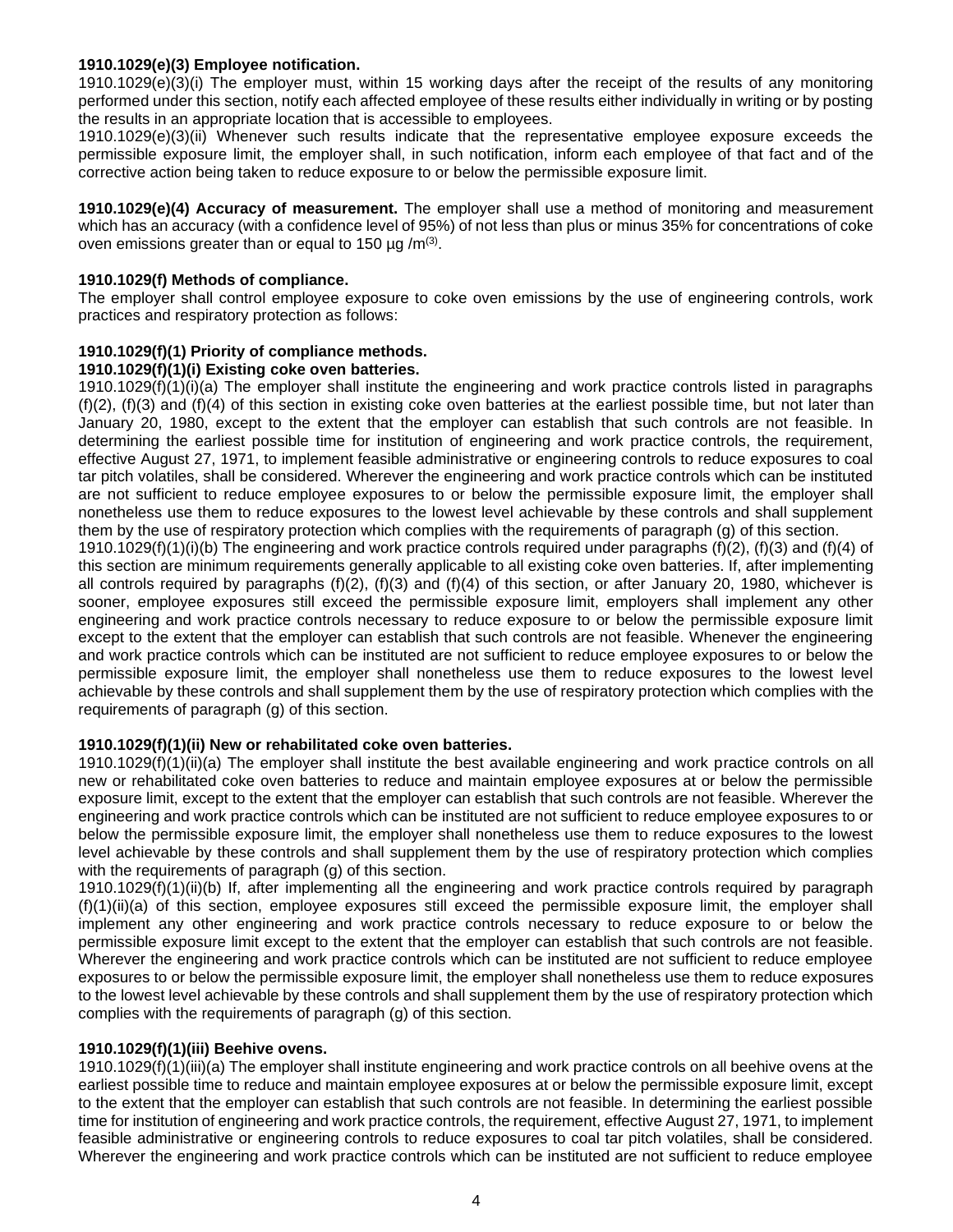exposures to or below the permissible exposure limit, the employer shall nonetheless use them to reduce exposures to the lowest level achievable by these controls and shall supplement them by the use of respiratory protection which complies with the requirements of paragraph (g) of this section.

1910.1029(f)(1)(iii)(b) If, after implementing all engineering and work practice controls required by paragraph (f)(1)(iii)(a) of this section, employee exposures still exceed the permissible exposure limit, the employer shall implement any other engineering and work practice controls necessary to reduce exposures to or below the permissible exposure limit except to the extent that the employer can establish that such controls are not feasible. Whenever the engineering and work practice controls which can be instituted are not sufficient to reduce employee exposures to or below the permissible exposure limit, the employer shall nonetheless use them to reduce exposures to the lowest level achievable by these controls and shall supplement them by the use of respiratory protection which complies with the requirements of paragraph (g) of this section.

### **1910.1029(f)(2) Engineering controls.**

**1910.1029(f)(2)(i) Charging.** The employer shall equip and operate existing coke oven batteries with all of the following engineering controls to control coke oven emissions during charging operations:

1910.1029(f)(2)(i)(a) One of the following methods of charging:

1910.1029(f)(2)(i)(a)(1) Stage charging as described in paragraph (f)(3)(i)(b) of this section; or

1910.1029(f)(2)(i)(a)(2) Sequential charging as described in paragraph (f)(3)(i)(b) of this section except that paragraph  $(f)(3)(i)(b)(3)(iv)$  of this section does not apply to sequential charging; or

1910.1029(f)(2)(i)(a)(3) Pipeline charging or other forms of enclosed charging in accordance with paragraph (f)(2)(i) of this section, except that paragraphs  $(f)(2)(i)(b)$ ,  $(d)$ ,  $(e)$ ,  $(f)$  and  $(h)$  of this section do not apply;

1910.1029(f)(2)(i)(b) Drafting from two or more points in the oven being charged, through the use of double collector mains, or a fixed or movable jumper pipe system to another oven, to effectively remove the gases from the oven to the collector mains;

1910.1029(f)(2)(i)(c) Aspiration systems designed and operated to provide sufficient negative pressure and flow volume to effectively move the gases evolved during charging into the collector mains, including sufficient steam pressure, and steam jets of sufficient diameter;

1910.1029(f)(2)(i)(d) Mechanical volumetric controls on each larry car hopper to provide the proper amount of coal to be charged through each charging hole so that the tunnel head will be sufficient to permit the gases to move from the oven into the collector mains;

1910.1029(f)(2)(i)(e) Devices to facilitate the rapid and continuous flow of coal into the oven being charged, such as stainless steel liners, coal vibrators or pneumatic shells;

1910.1029(f)(2)(i)(f) Individually operated larry car drop sleeves and slide gates designed and maintained so that the gases are effectively removed from the oven into the collector mains;

1910.1029(f)(2)(i)(g) Mechanized gooseneck and standpipe cleaners;

1910.1029(f)(2)(i)(h) Air seals on the pusher machine leveler bars to control air infiltration during charging; and 1910.1029(f)(2)(i)(i) Roof carbon cutters or a compressed air system or both on the pusher machine rams to remove roof carbon.

**1910.1029(f)(2)(ii) Coking.** The employer shall equip and operate existing coke oven batteries with all of the following engineering controls to control coke oven emissions during coking operations;

1910.1029(f)(2)(ii)(a) A pressure control system on each battery to obtain uniform collector main pressure;

1910.1029(f)(2)(ii)(b) Ready access to door repair facilities capable of prompt and efficient repair of doors, door sealing edges and all door parts;

1910.1029(f)(2)(ii)(c) An adequate number of spare doors available for replacement purposes;

1910.1029(f)(2)(ii)(d) Chuck door gaskets to control chuck door emissions until such door is repaired, or replaced; and

1910.1029(f)(2)(ii)(e) Heat shields on door machines.

### **1910.1029(f)(3) Work practice controls.**

**1910.1029(f)(3)(i) Charging.** The employer shall operate existing coke oven batteries with all of the following work practices to control coke oven emissions during the charging operation:

1910.1029(f)(3)(i)(a) Establishment and implementation of a detailed, written inspection and cleaning procedure for each battery consisting of at least the following elements:

1910.1029(f)(3)(i)(a)(1) Prompt and effective repair or replacement of all engineering controls;

1910.1029(f)(3)(i)(a)(2) Inspection and cleaning of goosenecks and standpipes prior to each charge to a specified minimum diameter sufficient to effectively move the evolved gases from the oven to the collector mains;

1910.1029(f)(3)(i)(a)(3) Inspection for roof carbon build-up prior to each charge and removal of roof carbon as necessary to provide an adequate gas channel so that the gases are effectively moved from the oven into the collector mains;

1910.1029(f)(3)(i)(a)(4) Inspection of the steam aspiration system prior to each charge so that sufficient pressure and volume is maintained to effectively move the gases from the oven to the collector mains;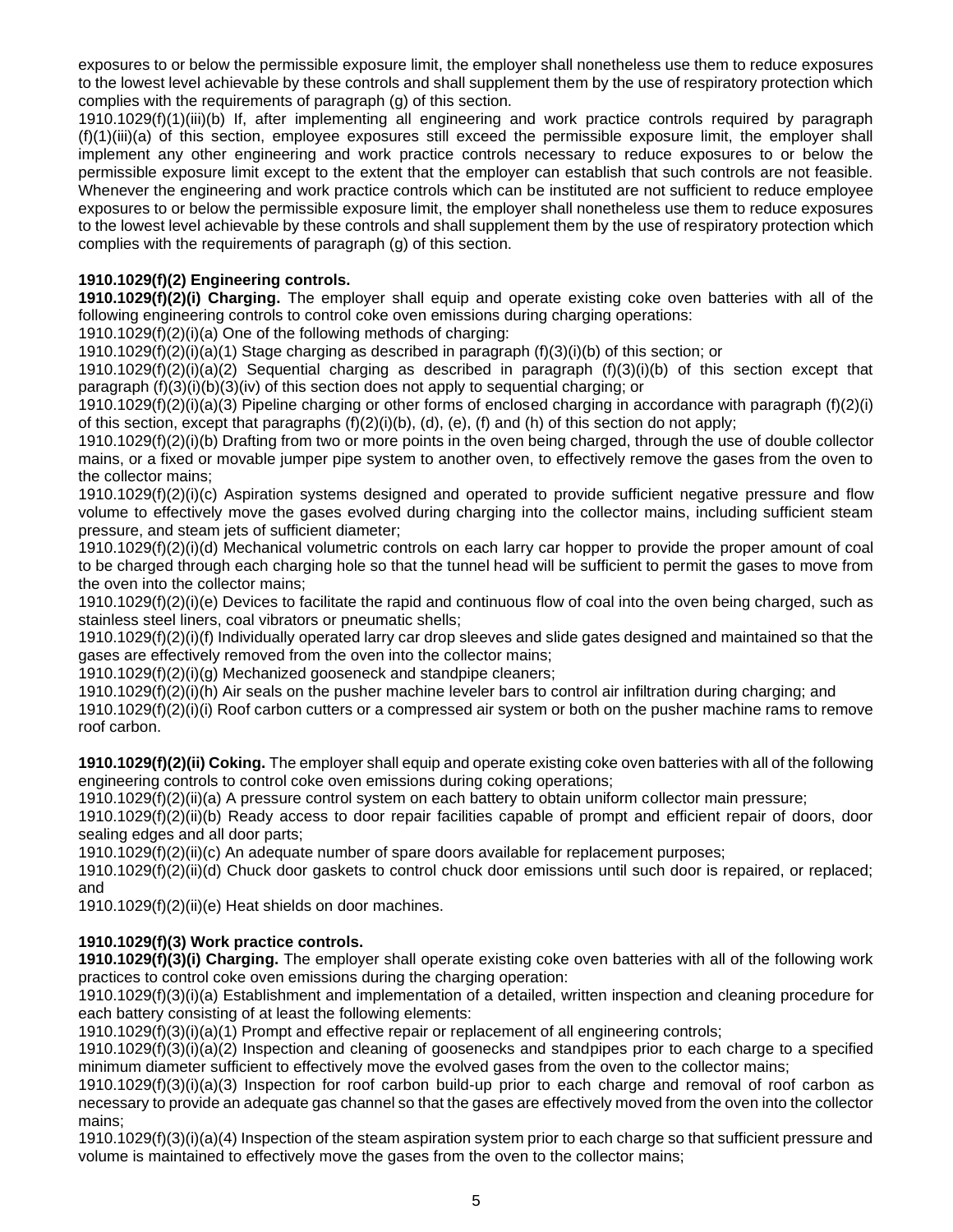1910.1029(f)(3)(i)(a)(5) Inspection of steam nozzles and liquor sprays prior to each charge and cleaning as necessary so that the steam nozzles and liquor sprays are clean;

1910.1029(f)(3)(i)(a)(6) Inspection of standpipe caps prior to each charge and cleaning and luting or both as necessary so that the gases are effectively moved from the oven to the collector mains; and

1910.1029(f)(3)(i)(a)(7) Inspection of charging holes and lids for cracks, warpage and other defects prior to each charge and removal of carbon to prevent emissions, and application of luting material to standpipe and charging hole lids where necessary to obtain a proper seal.

1910.1029(f)(3)(i)(b) Establishment and implementation of a detailed written charging procedure, designed and operated to eliminate emissions during charging for each battery, consisting of at least the following elements:

1910.1029(f)(3)(i)(b)(1) Larry car hoppers filled with coal to a predetermined level in accordance with the mechanical volumetric controls required under paragraph  $(f)(2)(i)(d)$  of this section so as to maintain a sufficient gas passage in the oven to be charged;

1910.1029(f)(3)(i)(b)(2) The larry car aligned over the oven to be charged, so that the drop sleeves fit tightly over the charging holes; and

1910.1029(f)(3)(i)(b)(3) The oven charged in accordance with the following sequence of requirements:

- [i] The aspiration system turned on;
- [ii] Coal charged through the outermost hoppers, either individually or together depending on the capacity of the aspiration system to collect the gases involved;
- [iii] The charging holes used under paragraph (f)(3)(i)(b)(3)(ii) of this section re-lidded or otherwise sealed off to prevent leakage of coke oven emissions;
- [iv] If four hoppers are used, the third hopper discharged and re-lidded or otherwise sealed off to prevent leakage of coke oven emissions;
- [v] The final hopper discharged until the gas channel at the top of the oven is blocked and then the chuck door opened and the coal leveled;
- [vi] When the coal from the final hopper is discharged and the leveling operation complete, the charging hole re-lidded or otherwise sealed off to prevent leakage of coke oven emissions; and
- [vii] The aspiration system turned off only after the charging holes have been closed.

1910.1029(f)(3)(i)(c) Establishment and implementation of a detailed written charging procedure, designed and operated to eliminate emissions during charging of each pipeline or enclosed charged battery.

**1910.1029(f)(3)(ii) Coking.** The employer shall operate existing coke oven batteries pursuant to a detailed written procedure established and implemented for the control of coke oven emissions during coking, consisting of at least the following elements:

1910.1029(f)(3)(ii)(a) Checking oven back pressure controls to maintain uniform pressure conditions in the collecting main;

1910.1029(f)(3)(ii)(b) Repair, replacement and adjustment of oven doors and chuck doors and replacement of door jambs so as to provide a continuous metal-to-metal fit;

1910.1029(f)(3)(ii)(c) Cleaning of oven doors, chuck doors and door jambs each coking cycle so as to provide an effective seal;

1910.1029(f)(3)(ii)(d) An inspection system and corrective action program to control door emissions to the maximum extent possible; and

1910.1029(f)(3)(ii)(e) Luting of doors that are sealed by luting each coking cycle and reluting, replacing or adjusting as necessary to control leakage.

**1910.1029(f)(3)(iii) Pushing**. The employer shall operate existing coke oven batteries with the following work practices to control coke oven emissions during pushing operations:

1910.1029(f)(3)(iii)(a) Coke and coal spillage quenched as soon as practicable and not shoveled into a heated oven; and

1910.1029(f)(3)(iii)(b) A detailed written procedure for each battery established and implemented for the control of emissions during pushing consisting of the following elements:

1910.1029(f)(3)(iii)(b)(1) Dampering off the ovens and removal of charging hole lids to effectively control coke oven emissions during the push;

1910.1029(f)(3)(iii)(b)(2) Heating of the coal charge uniformly for a sufficient period so as to obtain proper coking including preventing green pushes;

1910.1029(f)(3)(iii)(b)(3) Prevention of green pushes to the maximum extent possible;

1910.1029(f)(3)(iii)(b)(4) Inspection, adjustment and correction of heating flue temperatures and defective flues at least weekly and after any green push, so as to prevent green pushes;

1910.1029(f)(3)(iii)(b)(5) Cleaning of heating flues and related equipment to prevent green pushes, at least weekly and after any green push.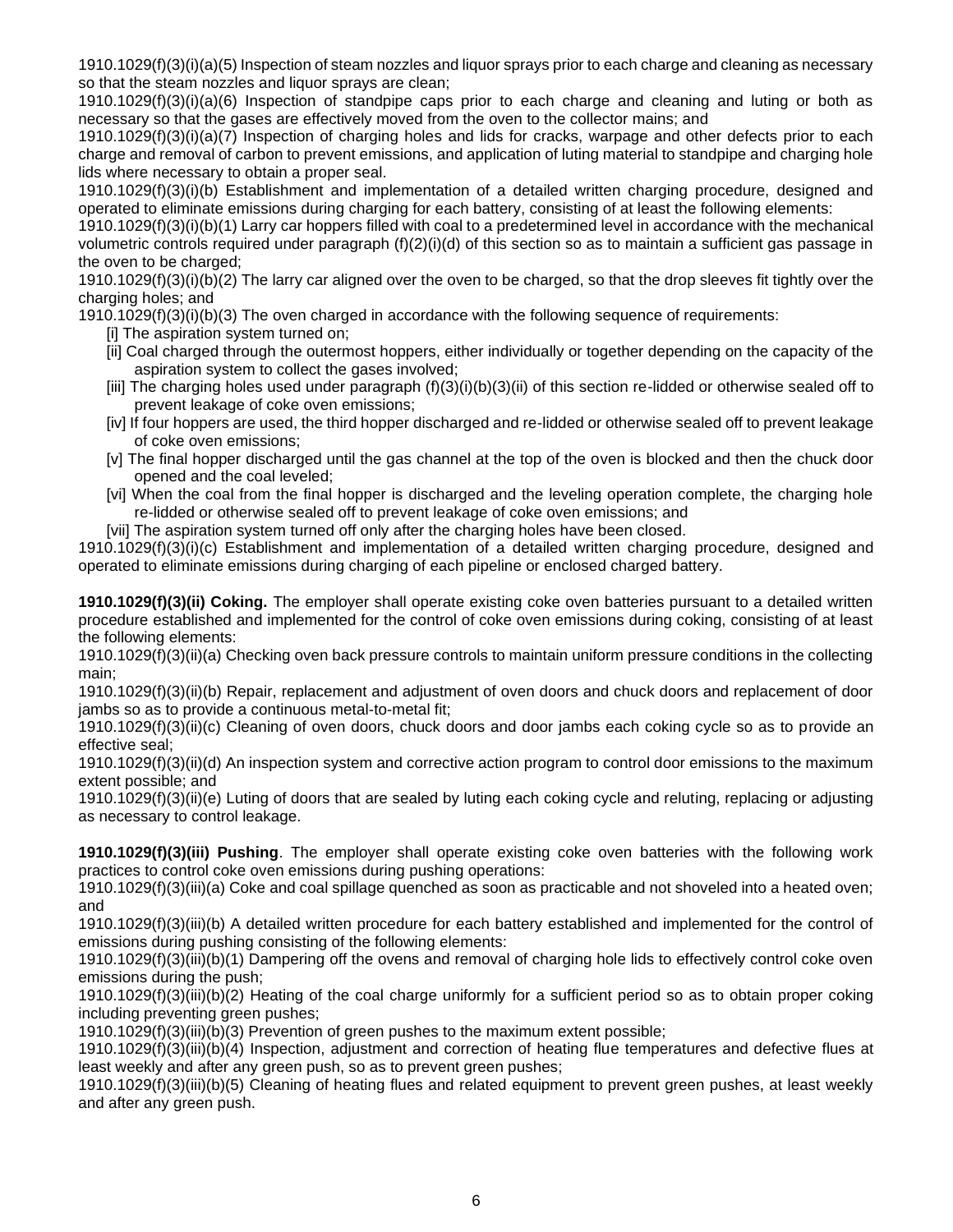**1910.1029(f)(3)(iv) Maintenance and repair.** The employer shall operate existing coke oven batteries pursuant to a detailed written procedure of maintenance and repair established and implemented for the effective control of coke oven emissions consisting of the following elements:

1910.1029(f)(3)(iv)(a) Regular inspection of all controls, including goosenecks, standpipes, standpipe caps, charging hold lids and castings, jumper pipes and air seals for cracks, misalignment or other defects and prompt implementation of the necessary repairs as soon as possible;

1910.1029(f)(3)(iv)(b) Maintaining the regulated area in a neat, orderly condition free of coal and coke spillage and debris;

1910.1029(f)(3)(iv)(c) Regular inspection of the damper system, aspiration system and collector main for cracks or leakage, and prompt implementation of the necessary repairs;

1910.1029(f)(3)(iv)(d) Regular inspection of the heating system and prompt implementation of the necessary repairs;

1910.1029(f)(3)(iv)(e) Prevention of miscellaneous fugitive topside emissions;

1910.1029(f)(3)(iv)(f) Regular inspection and patching of oven brickwork;

1910.1029(f)(3)(iv)(g) Maintenance of battery equipment and controls in good working order;

1910.1029(f)(3)(iv)(h) Maintenance and repair of coke oven doors, chuck doors, door jambs and seals; and

1910.1029(f)(3)(iv)(i) Repairs instituted and completed as soon as possible, including temporary repair measures instituted and completed where necessary, including but not limited to:

1910.1029(f)(3)(iv)(i)(1) Prevention of miscellaneous fugitive topside emissions; and

1910.1029(f)(3)(iv)(i)(2) Chuck door gaskets, which shall be installed prior to the start of the next coking cycle.

#### **1910.1029(f)(4) Filtered air.**

1910.1029(f)(4)(i) The employer shall provide positive-pressure, temperature controlled filtered air for larry car, pusher machine, door machine, and quench car cabs.

1910.1029(f)(4)(ii) The employer shall provide standby pulpits on the battery topside, at the wharf, and at the screening station, equipped with positive-pressure, temperature controlled filtered air.

**1910.1029(f)(5) Emergencies**. Whenever an emergency occurs, the next coking cycle may not begin until the cause of the emergency is determined and corrected, unless the employer can establish that it is necessary to initiate the next coking cycle in order to determine the cause of the emergency.

#### **1910.1029(f)(6) Compliance program.**

1910.1029(f)(6)(i) Each employer shall establish and implement a written program to reduce exposures solely by means of the engineering and work practice controls required in paragraph (f) of this section.

1910.1029(f)(6)(ii) The written program shall include at least the following:

1910.1029(f)(6)(ii)(a) A description of each coke oven operation by battery, including work force and operating crew, coking time, operating procedures and maintenance practices;

1910.1029(f)(6)(ii)(b) Engineering plans and other studies used to determine the controls for the coke battery;

1910.1029(f)(6)(ii)(c) A report of the technology considered in meeting the permissible exposure limit;

1910.1029(f)(6)(ii)(d) Monitoring data obtained in accordance with paragraph (e) of this section;

1910.1029(f)(6)(ii)(e) A detailed schedule for the implementation of the engineering and work practice controls required in paragraph (f) of this section; and

1910.1029(f)(6)(ii)(f) Other relevant information.

1910.1029(f)(6)(iii) If, after implementing all controls required by paragraph (f)(2) - (f)(4) of this section, or after January 20, 1980, whichever is sooner, or after completion of a new or rehabilitated battery the permissible exposure limit is still exceeded, the employer shall develop a detailed written program and schedule for the implementation of any additional engineering controls and work practices necessary to reduce exposure to or below the permissible exposure limit.

1910.1029(f)(6)(iv) Written plans for such programs shall be submitted, upon request, to the Secretary and the Director, and shall be available at the worksite for examination and copying by the Secretary, the Director, and the authorized employee representative. The plans required under paragraph (f)(6) of this section shall be revised and updated at least annually to reflect the current status of the program.

**1910.1029(f)(7) Training in compliance procedures.** The employer shall incorporate all written procedures and schedules required under this paragraph (f) in the information and training program required under paragraph (k) of this section and, where appropriate, post in the regulated area.

### <span id="page-6-0"></span>**1910.1029(g) Respiratory protection.**

**1910.1029(g)(1) General.** For employees who use respirators required by this section, the employer must provide each employee an appropriate respirator that complies with the requirements of this paragraph. Respirators must be used during:

1910.1029(g)(1)(i) Periods necessary to install or implement feasible engineering and work-practice controls.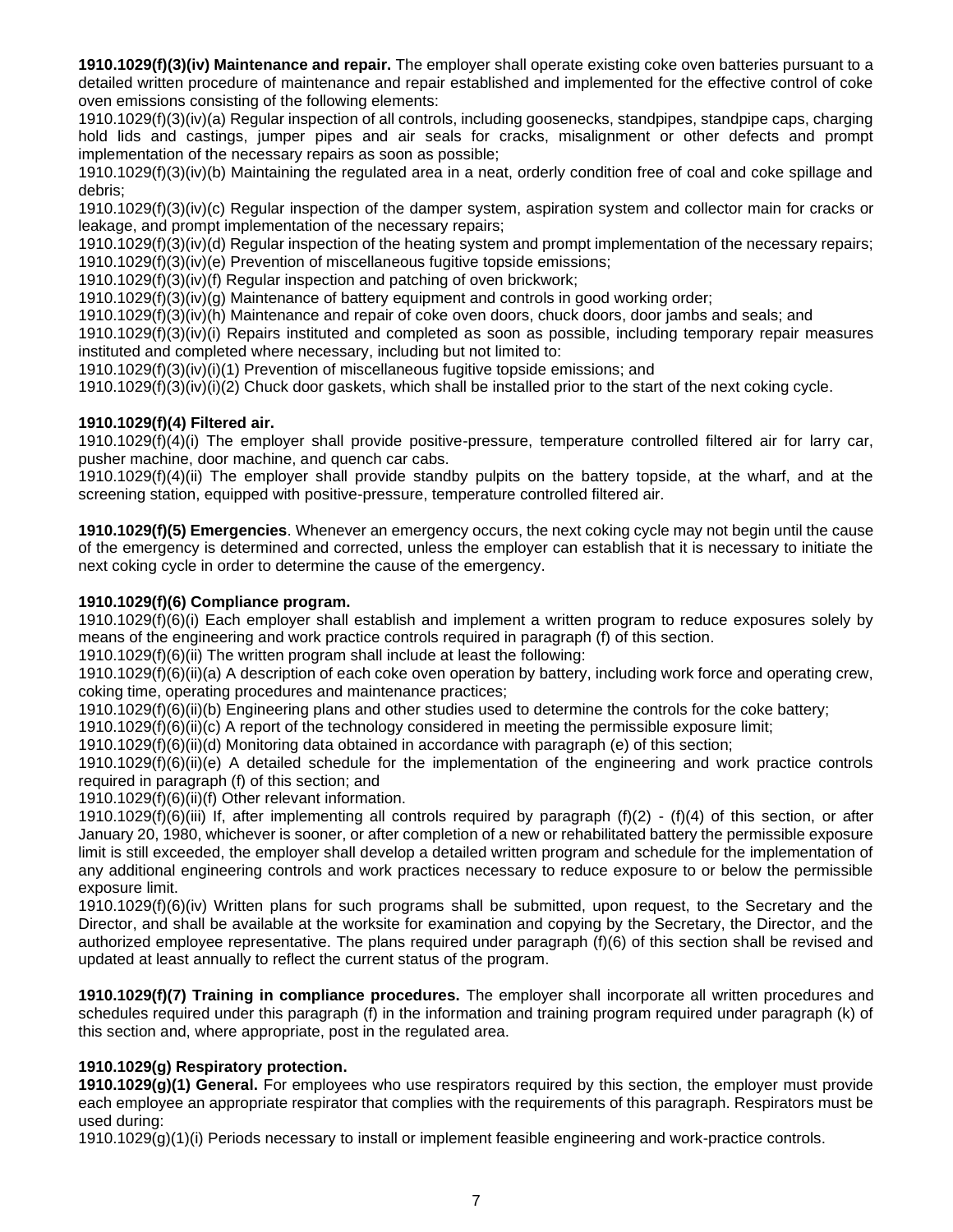1910.1029(g)(1)(ii) Work operations, such as maintenance and repair activity, for which engineering and work-practice controls are technologically not feasible.

1910.1029(g)(1)(ii) Work operations, such as maintenance and repair activity, for which engineering and work-practice controls are technologically not feasible.

1910.1029(g)(1)(iv) Emergencies.

**1910.1029(g)(2) Respirator program.** The employer must implement a respiratory protection program in accordance with § 1910.134(b) through (d) (except (d)(1)(iii)), and (f) through (m), which covers each employee required by this section to use a respirator.

**1910.1029(g)(3) Respirator selection.** Employers must select, and provide to employees, the appropriate respirators specified in paragraph (d)(3)(i)(A) of 29 CFR 1910.134; however, employers may use a filtering facepiece respirator only when it functions as a filter respirator for coke oven emissions particulates.

### <span id="page-7-0"></span>**1910.1029(h) Protective clothing and equipment.**

**1910.1029(h)(1) Provision and use**. The employer shall provide and assure the use of appropriate protective clothing and equipment, such as but not limited to:

1910.1029(h)(1)(i) Flame resistant jacket and pants;

1910.1029(h)(1)(ii) Flame resistant gloves;

1910.1029(h)(1)(iii) Face shields or vented goggles which comply with 1910.133(a)(2) of this part;

1910.1029(h)(1)(iv) Footwear providing insulation from hot surfaces for footwear;

1910.1029(h)(1)(v) Safety shoes which comply with 1910.136 of this part; and

1910.1029(h)(1)(vi) Protective helmets which comply with 1910.135 of this part.

### **1910.1029(h)(2) Cleaning and replacement.**

1910.1029(h)(2)(i) The employer shall provide the protective clothing required by paragraphs (h)(1)(i) and (ii) of this section in a clean and dry condition at least weekly.

1910.1029(h)(2)(ii) The employer shall clean, launder, or dispose of protective clothing required by paragraphs  $(h)(1)(i)$  and  $(ii)$  of this section.

1910.1029(h)(2)(iii) The employer shall repair or replace the protective clothing and equipment as needed to maintain their effectiveness.

1910.1029(h)(2)(iv) The employer shall assure that all protective clothing is removed at the completion of a work shift only in change rooms prescribed in paragraph (i)(1) of this section.

1910.1029(h)(2)(v) The employer shall assure that contaminated protective clothing which is to be cleaned, laundered, or disposed of, is placed in a closable container in the change room.

1910.1029(h)(2)(vi) The employer shall inform any person who cleans or launders protective clothing required by this section, of the potentially harmful effects of exposure to coke oven emissions.

### <span id="page-7-1"></span>**1910.1029(i) Hygiene facilities and practices.**

**1910.1029(i)(1) Change rooms.** The employer shall provide clean change rooms equipped with storage facilities for street clothes and separate storage facilities for protective clothing and equipment whenever employees are required to wear protective clothing and equipment in accordance with paragraph (h)(1) of this section.

#### **1910.1029(i)(2) Showers.**

1910.1029(i)(2)(i) The employer shall assure that employees working in the regulated area shower at the end of the work shift.

1910.1029(i)(2)(ii) The employer shall provide shower facilities in accordance with 1910.141(d)(3) of this part.

**1910.1029(i)(3) Lunchrooms.** The employer shall provide lunchroom facilities which have a temperature controlled, positive pressure, filtered air supply, and which are readily accessible to employees working in the regulated area.

#### **1910.1029(i)(4) Lavatories.**

1910.1029(i)(4)(i) The employer shall assure that employees working in the regulated area wash their hands and face prior to eating.

1910.1029(i)(4)(ii) The employer shall provide lavatory facilities in accordance with 1910.141(d)(1) and (2) of this part.

#### **1910.1029(i)(5) Prohibition of activities in the regulated area.**

1910.1029(i)(5)(i) The employer shall assure that in the regulated area, food or beverages are not present or consumed, smoking products are not present or used, and cosmetics are not applied, except that these activities may be conducted in the lunchrooms, change rooms and showers required under paragraphs (i)(1) - (i)(3) of this section.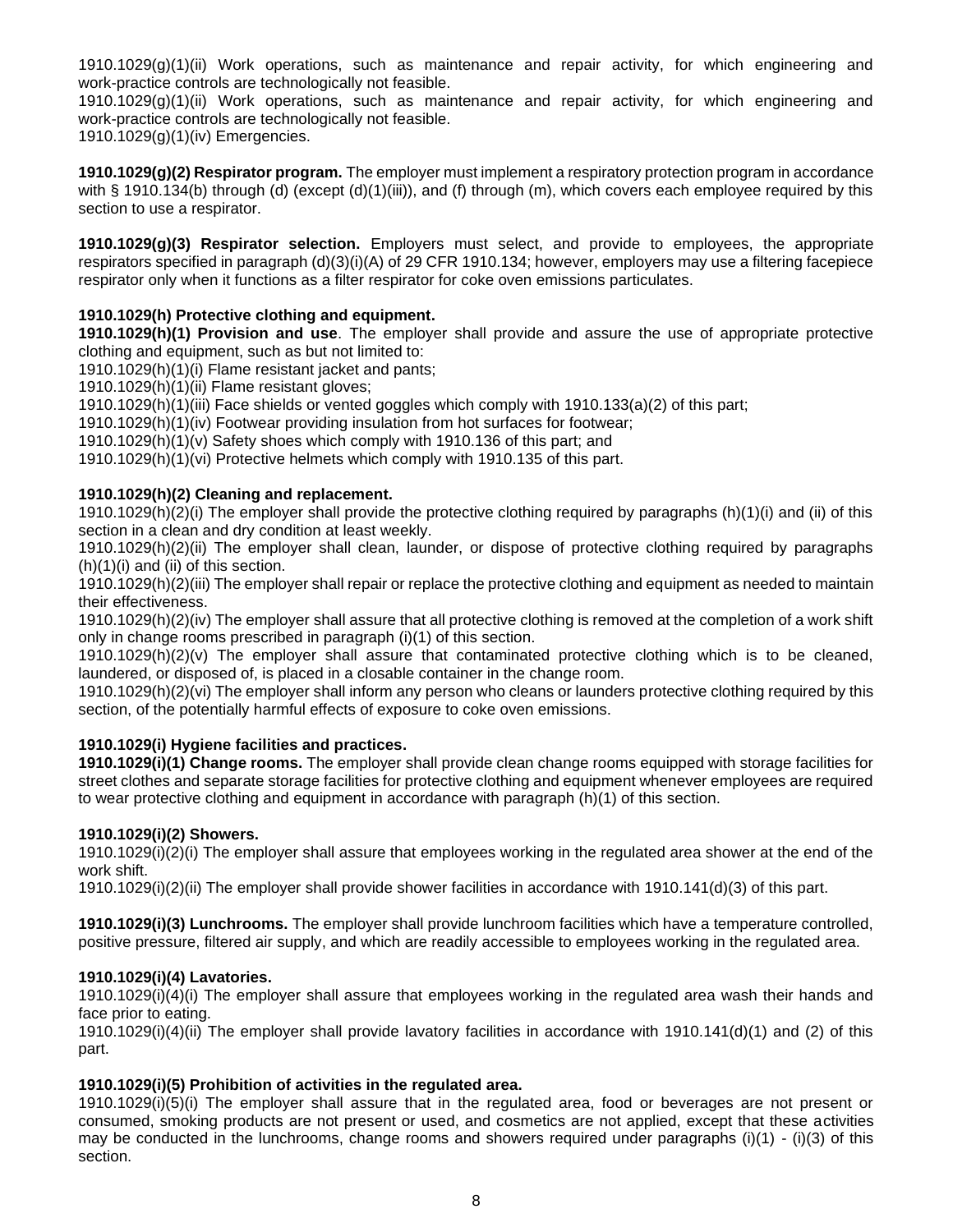1910.1029(i)(5)(ii) Drinking water may be consumed in the regulated area.

### <span id="page-8-0"></span>**1910.1029(j) Medical surveillance.**

### **1910.1029(j)(1) General requirements.**

1910.1029(j)(1)(i) Each employer shall institute a medical surveillance program for all employees who are employed in a regulated area at least 30 days per year.

1910.1029(j)(1)(ii) This program shall provide each employee covered under paragraph (j)(1)(i) of this section with an opportunity for medical examinations in accordance with this paragraph (j).

1910.1029(j)(1)(iii) The employer shall inform any employee who refuses any required medical examination of the possible health consequences of such refusal and shall obtain a signed statement from the employee indicating that the employee understands the risk involved in the refusal to be examined.

1910.1029(j)(1)(iv) The employer shall assure that all medical examinations and procedures are performed by or under the supervision of a licensed physician, and are provided without cost to the employee.

**1910.1029(j)(2) Initial examinations.** At the time of initial assignment to a regulated area or upon the institution of the medical surveillance program, the employer shall provide a medical examination for employees covered under paragraph (j)(1)(i) of this section including at least the following elements:

1910.1029(j)(2)(i) A work history and medical history which shall include smoking history and the presence and degree of respiratory symptoms, such as breathlessness, cough, sputum production, and wheezing;

1910.1029(j)(2)(ii) A 14- by 17-inch or other reasonably-sized standard film or digital posterior-anterior chest X-ray; 1910.1029(j)(2)(iii) Pulmonary function tests including forced vital capacity (FVC) and forced expiratory volume at

one second (FEV 1.0) with recording of type of equipment used;

1910.1029(j)(2)(iv) Weight;

1910.1029(j)(2)(v) A skin examination;

1910.1029(j)(2)(vi) Urinalysis for sugar, albumin, and hematuria; and

1910.1029(j)(2)(vii) A urinary cytology examination.

#### **1910.1029(j)(3) Periodic examinations.**

1910.1029(j)(3)(i) The employer shall provide the examinations specified in paragraphs (j)(2)(i) and (iii) through (vi) of this section at least annually for employees covered under paragraph (j)(1)(i) of this section.

1910.1029(j)(3)(ii) The employer must provide the examinations specified in paragraphs (j)(2)(i) and (iii) through (vii) of this section at least annually for employees 45 years of age or older or with five (5) or more years employment in the regulated area.

1910.1029(j)(3)(iii) Whenever an employee who is 45 years of age or older or with five (5) or more years employment in a regulated area transfers or is transferred from employment in a regulated area, the employer must continue to provide the examinations specified in paragraphs (j)(2)(i) and (iii) through (vii) of this section at least annually as long as that employee is employed by the same employer or a successor employer.

**1910.1029(j)(4) Information provided to the physician.** The employer shall provide the following information to the examining physician:

1910.1029(j)(4)(i) A copy of this regulation and its Appendixes;

1910.1029(j)(4)(ii) A description of the affected employee's duties as they relate to the employee's exposure;

1910.1029(j)(4)(iii) The employee's exposure level or estimated exposure level;

1910.1029(j)(4)(iv) A description of any personal protective equipment used or to be used; and

1910.1029(j)(4)(v) Information from previous medical examinations of the affected employee which is not readily available to the examining physician.

### **1910.1029(j)(5) Physician's written opinion.**

1910.1029(j)(5)(i) The employer shall obtain a written opinion from the examining physician which shall include:

1910.1029(j)(5)(i)(a) The results of the medical examinations;

1910.1029(j)(5)(i)(b) The physician's opinion as to whether the employee has any detected medical conditions which would place the employee at increased risk of material impairment of the employee's health from exposure to coke oven emissions;

1910.1029(j)(5)(i)(c) Any recommended limitations upon the employee's exposure to coke oven emissions or upon the use of protective clothing or equipment such as respirators; and

1910.1029(j)(5)(i)(d) A statement that the employee has been informed by the physician of the results of the medical examination and any medical conditions which require further explanation or treatment.

1910.1029(j)(5)(ii) The employer shall instruct the physician not to reveal in the written opinion specific findings or diagnoses unrelated to occupational exposure.

1910.1029(j)(5)(iii) The employer shall provide a copy of the written opinion to the affected employee.

### <span id="page-8-1"></span>**1910.1029(k) Employee information and training.**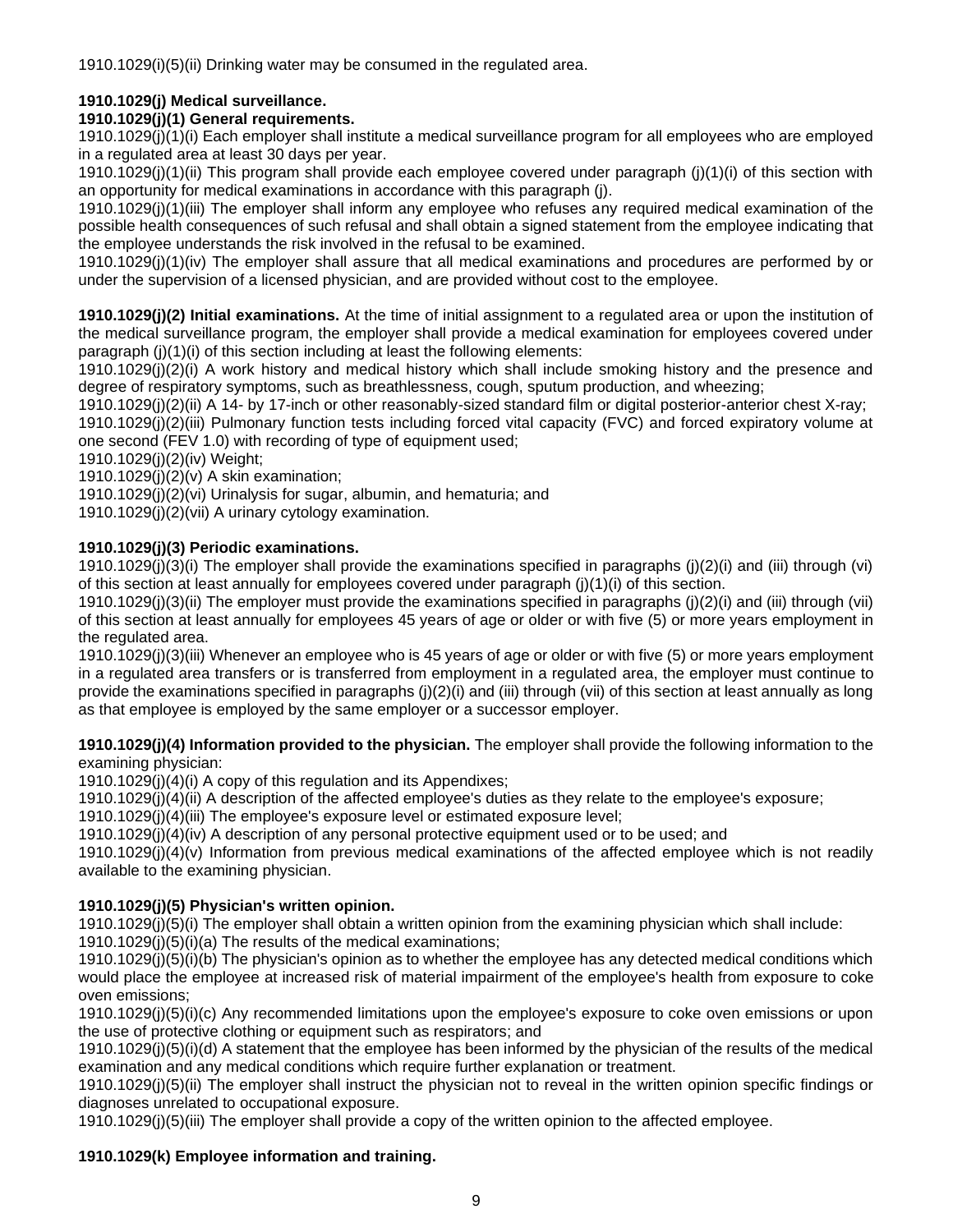### **1910.1029(k)(1) Training program.**

1910.1029(k)(1)(i) The employer shall train each employee who is employed in a regulated area in accordance with the requirements of this section. The employer shall institute a training program and ensure employee participation in the program.

1910.1029(k)(1)(ii) The training program shall be provided as of January 27, 1977 for employees who are employed in the regulated area at that time or at the time of initial assignment to a regulated area.

1910.1029(k)(1)(iii) The training program shall be provided at least annually for all employees who are employed in the regulated area, except that training regarding the occupational safety and health hazards associated with exposure to coke oven emissions and the purpose, proper use, and limitations of respiratory protective devices shall be provided at least quarterly until January 20, 1978.

1910.1029(k)(1)(iv) The training program shall include informing each employee of:

1910.1029(k)(1)(iv)(a) The information contained in the substance information sheet for coke oven emissions (Appendix A);

1910.1029(k)(1)(iv)(b) The purpose, proper use, and limitations of respiratory protective devices required in accordance with paragraph (g) of this section;

1910.1029(k)(1)(iv)(c) The purpose for and a description of the medical surveillance program required by paragraph (j) of this section including information on the occupational safety and health hazards associated with exposure to coke oven emissions;

1910.1029(k)(1)(iv)(d) A review of all written procedures and schedules required under paragraph (f) of this section; and

1910.1029(k)(1)(iv)(e) A review of this standard.

#### **1910.1029(k)(2) Access to training materials.**

1910.1029(k)(2)(i) The employer shall make a copy of this standard and its appendixes readily available to all employees who are employed in the regulated area.

1910.1029(k)(2)(ii) The employer shall provide upon request all materials relating to the employee information and training program to the Secretary and the Director.

#### **1910.1029(l) Communication of hazards**

**1910.1029(l)(1) Hazard communication—general.** The employer shall include coke oven emissions in the program established to comply with the Hazard Communication Standard (HCS) (§ 1910.1200). The employer shall ensure that each employee has access to labels on containers of chemicals and substances associated with coke oven processes and to safety data sheets, and is trained in accordance with the provisions of HCS and paragraph (k) of this section. The employer shall ensure that at least the following hazard is addressed: Cancer.

#### **1910.1029(l)(2) Signs.**

1910.1029(l)(2)(i) The employer shall post signs in the regulated area bearing the legend:

<span id="page-9-0"></span>**DANGER** COKE OVEN EMISSIONS MAY CAUSE CANCER DO NOT EAT, DRINK OR SMOKE WEAR RESPIRATORY PROTECTION IN THIS AREA AUTHORIZED PERSONNEL ONLY

1910.1029(l)(2)(ii) In addition, the employer shall post signs in the areas where the permissible exposure limit is exceeded bearing the legend:

### WEAR RESPIRATORY PROTECTION IN THIS AREA

1910.1029(l)(2)(iii) The employer shall ensure that no statement appears on or near any sign required by this paragraph (l) which contradicts or detracts from the effects of the required sign.

1910.1029(l)(2)(iv) The employer shall ensure that signs required by this paragraph (l)(2) are illuminated and cleaned as necessary so that the legend is readily visible.

1910.1029(l)(2)(v) Prior to June 1, 2016, employers may use the following legend in lieu of that specified in paragraph (l)(2)(i) of this section: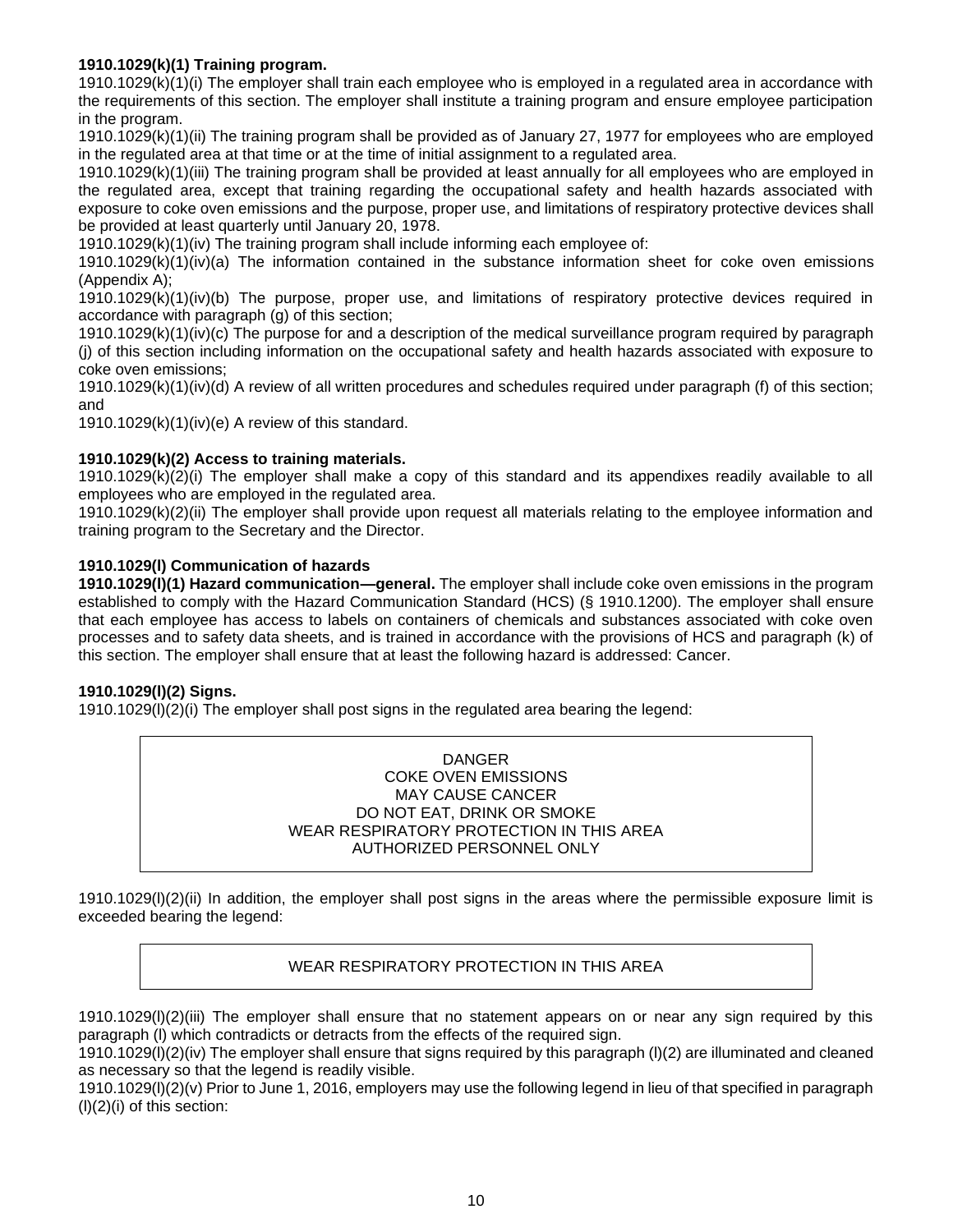#### DANGER CANCER HAZARD AUTHORIZED PERSONNEL ONLY NO SMOKING OR EATING

1910.1029(l)(2)(vi) Prior to June 1, 2016, employers may use the following legend in lieu of that specified in paragraph (l)(2)(ii) of this section:

### DANGER RESPIRATOR REQUIRED

#### **1910.1029(l)(3) Labels.**

1910.1029(l)(3)(i) The employer shall ensure that labels of containers of contaminated protective clothing and equipment include the following information:

> CONTAMINATED WITH COKE EMISSIONS MAY CAUSE CANCER DO NOT REMOVE DUST BY BLOWING OR SHAKING

1910.1029(l)(3)(ii) Prior to June 1, 2015, employers may include the following information on contaminated protective clothing and equipment in lieu of the labeling requirements in paragraph (l)(3)(i) of this section:

> <span id="page-10-0"></span>CAUTION CLOTHING CONTAMINATED WITH COKE EMISSIONS DO NOT REMOVE DUST BY BLOWING OR SHAKING

### **1910.1029(m) Recordkeeping.**

**1910.1029(m)(1) Exposure measurements.** The employer shall establish and maintain an accurate record of all measurements taken to monitor employee exposure to coke oven emissions required in paragraph (e) of this section. 1910.1029(m)(1)(i) This record shall include:

1910.1029(m)(1)(i)(a) Name and job classification of the employees monitored;

1910.1029(m)(1)(i)(b) The date(s), number, duration and results of each of the samples taken, including a description of the sampling procedure used to determine representative employee exposure where applicable;

 $1910.1029(m)(1)(i)(c)$  The type of respiratory protective devices worn, if any;

1910.1029(m)(1)(i)(d) A description of the sampling and analytical methods used and evidence of their accuracy; and 1910.1029(m)(1)(i)(e) The environmental variables that could affect the measurement of employee exposure.

1910.1029(m)(1)(ii) The employer shall maintain this record for at least 40 years or for the duration of employment plus 20 years, whichever is longer.

**1910.1029(m)(2) Medical surveillance.** The employer shall establish and maintain an accurate record for each employee subject to medical surveillance as required by paragraph (j) of this section.

1910.1029(m)(2)(i) The record shall include:

1910.1029(m)(2)(i)(a) The name and description of duties of the employee;

1910.1029(m)(2)(i)(b) A copy of the physician's written opinion;

1910.1029(m)(2)(i)(c) The signed statement of any refusal to take a medical examination under paragraph (j)(1)(ii) of this section; and

1910.1029(m)(2)(i)(d) Any employee medical complaints related to exposure to coke oven emissions.

1910.1029(m)(2)(ii) The employer shall keep, or assure that the examining physician keeps, the following medical records:

1910.1029(m)(2)(ii)(a) A copy of the medical examination results including medical and work history required under paragraph (j)(2) of this section;

1910.1029(m)(2)(ii)(b) A description of the laboratory procedures used and a copy of any standards or guidelines used to interpret the test results;

1910.1029(m)(2)(ii)(c) The initial x-ray;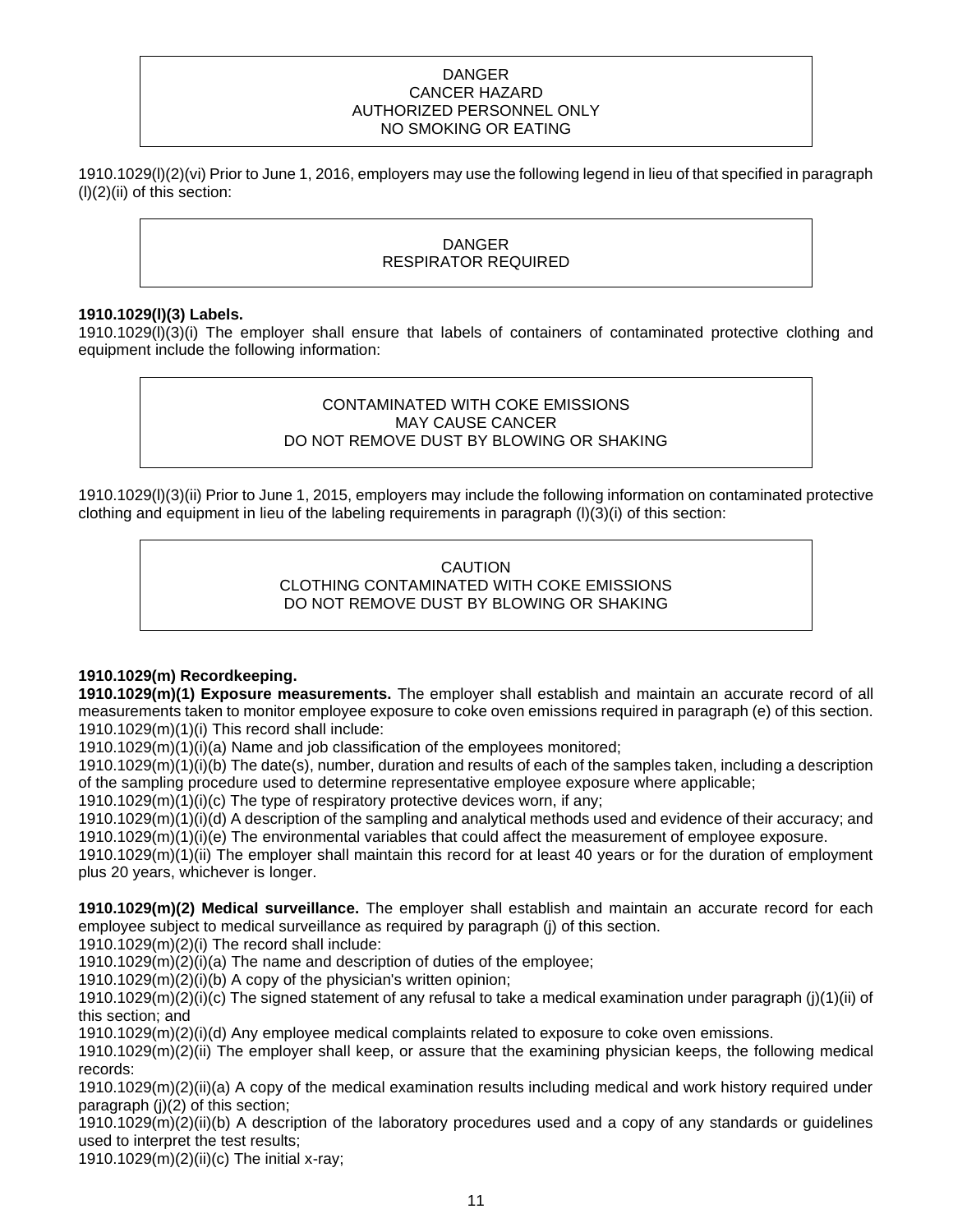1910.1029(m)(2)(ii)(d) The x-rays for the most recent five (5) years;

1910.1029(m)(2)(ii)(e) Any x-ray with a demonstrated abnormality and all subsequent x-rays;

1910.1029(m)(2)(ii)(f) The initial cytologic examination slide and written description;

1910.1029(m)(2)(ii)(g) The cytologic examination slide and written description for the most recent 10 years; and

1910.1029(m)(2)(ii)(h) Any cytologic examination slides with demonstrated atypia, if such atypia persists for 3 years, and all subsequent slides and written descriptions.

1910.1029(m)(2)(iii) The employer shall maintain medical records required under paragraph (m)(2) of this section for at least 40 years, or for the duration of employment plus 20 years, whichever is longer.

### **1910.1029(m)(3) Availability.**

1910.1029(m)(3)(i) The employer shall make available upon request all records required to be maintained by paragraph (m) of this section to the Secretary and the Director for examination and copying.

1910.1029(m)(3)(ii) Employee exposure measurement records and employee medical records required by this paragraph shall be provided upon request to employees, designated representatives, and the Assistant Secretary in accordance with 29 CFR 1910.1020(a)-(e) and (g)-(i).

### **1910.1029(m)(4) Transfer of records.**

1910.1029(m)(4)(i) Whenever the employer ceases to do business, the successor employer shall receive and retain all records required to be maintained by paragraph (m) of this section.

1910.1029(m)(4)(ii) The employer shall also comply with any additional requirements involving transfer of records set forth in 29 CFR 1910.1020(h).

### <span id="page-11-0"></span>**1910.1029(n) Observation of monitoring.**

**1910.1029(n)(1) Employee observation.** The employer shall provide affected employees or their representatives an opportunity to observe any measuring or monitoring of employee exposure to coke oven emissions conducted pursuant to paragraph (e) of this section.

### **1910.1029(n)(2) Observation procedures.**

1910.1029(n)(2)(i) Whenever observation of the measuring or monitoring of employee exposure to coke oven emissions requires entry into an area where the use of protective clothing or equipment is required, the employer shall provide the observer with and assure the use of such equipment and shall require the observer to comply with all other applicable safety and health procedures.

1910.1029(n)(2)(ii) Without interfering with the measurement, observers shall be entitled to:

1910.1029(n)(2)(ii)(a) An Explanation of the measurement procedures;

1910.1029(n)(2)(ii)(b) Observe all steps related to the measurement of coke oven emissions performed at the place of exposure; and

1910.1029(n)(2)(ii)(c) Record the results obtained.

## <span id="page-11-1"></span>**1910.1029(o) [Reserved]**

### <span id="page-11-2"></span>**1910.1029(p) Appendices.**

The information contained in the appendixes to this section is not intended, by itself, to create any additional obligations not otherwise imposed or to detract from any existing obligation.

[61 FR 5507, Feb. 13, 1996; 63 FR 1152, Jan. 8, 1998; 63 FR 33450, June 18, 1998; 70 FR 1142, Jan. 5, 2005; 71 FR 16672 and 16673, April 3, 2006; 71 FR 50189, August 24, 2006; 73 FR 75585, Dec. 12, 2008; 76 FR 33608, June 8, 2011; 77 FR 17782, March 26, 2012; 84 FR 21477, May 14, 2019]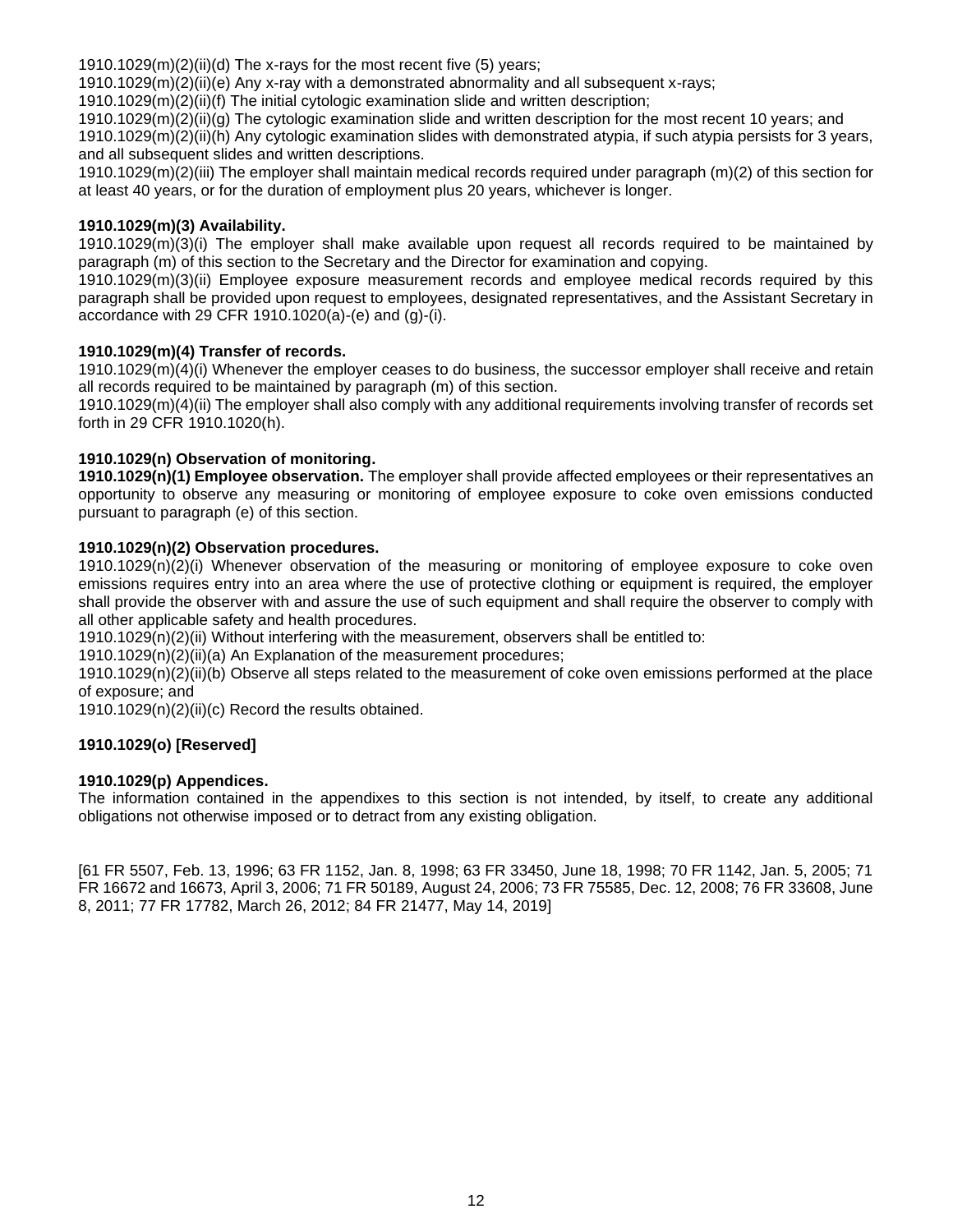# <span id="page-12-0"></span>**1910.1029 - APPENDIX A COKE OVEN EMISSIONS SUBSTANCE INFORMATION SHEET**

#### **I. SUBSTANCE IDENTIFICATION**

**A. Substance**: Coke Oven Emissions

**B. Definition**: The benzene-soluble fraction of total particulate matter present during the destructive distillation or carbonization of coal for the production of coke.

**C. Permissible Exposure Limit:** 150 micrograms per cubic meter of air determined as an average over an 8-hour period.

**D. Regulated areas:** Only employees authorized by your employer should enter a regulated area. The employer is required to designate the following areas as regulated areas: the coke oven battery, including topside and its machinery, pushside and its machinery, cokeside and its machinery, and the battery ends; the screening station; and the wharf; and the beehive ovens and their machinery.

#### **II. HEALTH HAZARD DATA**

Exposure to coke oven emissions is a cause of lung cancer, and kidney cancer, in humans. Although there have not been an excess number of skin cancer cases in humans, repeated skin contact with coke oven emissions should be avoided.

#### **III. PROTECTIVE CLOTHING AND EQUIPMENT**

**A. Respirators:** Respirators will be provided by your employer for routine use if your employer is in the process of implementing engineering and work practice controls or where engineering and work practice controls are not feasible or insufficient to reduce exposure to or below the PEL. You must wear respirators for non-routine activities or in emergency situations where you are likely to be exposed to levels of coke oven emissions in excess of the permissible exposure limit. Until January 20, 1978, the routine wearing of respirators is voluntary. Until that date, if you choose not to wear a respirator you do not have to do so. You must still have your respirator with you and you must still wear it if you are near visible emissions. Since how well your respirator fits your face is very important, your employer is required to conduct fit tests to make sure the respirator seals properly when you wear it. These tests are simple and rapid and will be explained to you during your training sessions.

**B. Protective clothing:** Your employer is required to provide, and you must wear, appropriate, clean, protective clothing and equipment to protect your body from repeated skin contact with coke oven emissions and from the heat generated during the coking process. This clothing should include such items as jacket and pants and flame resistant gloves. Protective equipment should include face shield or vented goggles, protective helmets and safety shoes, insulated from hot surfaces where appropriate.

#### **IV. HYGIENE FACILITIES AND PRACTICES**

You must not eat, drink, smoke, chew gum or tobacco, or apply cosmetics in the regulated area, except that drinking water is permitted. Your employer is required to provide lunchrooms and other areas for these purposes.

Your employer is required to provide showers, washing facilities, and change rooms. If you work in a regulated area, you must wash your face, and hands before eating. You must shower at the end of the work shift. Do not take used protective clothing out of the change rooms without your employer's permission. Your employer is required to provide for laundering or cleaning of your protective clothing.

#### **V. SIGNS AND LABELS**

Your employer is required to post warning signs and labels for your protection. Signs must be posted in regulated areas. The signs must warn that a cancer hazard is present, that only authorized employees may enter the area, and that no smoking or eating is allowed. In regulated areas where coke oven emissions are above the permissible exposure limit, the signs should also warn that respirators must be worn.

#### **VI. MEDICAL EXAMINATIONS**

If you work in a regulated area at least 30 days per year, your employer is required to provide you with a medical examination every year. The initial medical examination must include a medical history, a chest X-ray, pulmonary function test, weight comparison, skin examination, a urinalysis, and a urine cytology exam for early detection of urinary cancer. Periodic examinations shall include all tests required in the initial examination, except that (1) the xray is to be performed during initial examination only and (2) the urine cytologic test is to be performed only on those employees who are 45 years or older or who have worked for 5 or more years in the regulated area. The examining physician will provide a written opinion to your employer containing the results of the medical exams. You should also receive a copy of this opinion.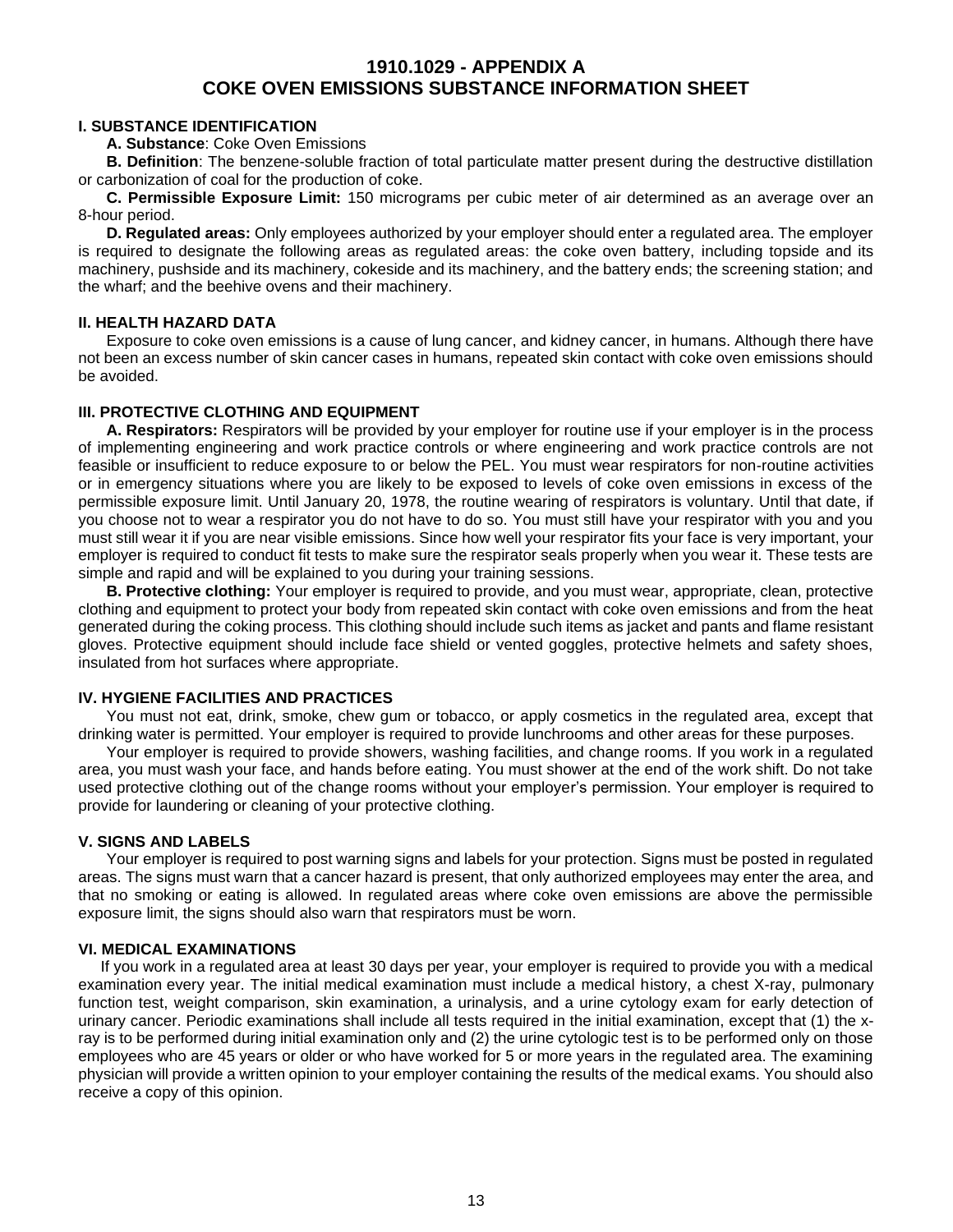#### **VII. OBSERVATION OF MONITORING**

Your employer is required to monitor your exposure to coke oven emissions and you are entitled to observe the monitoring procedure. You are entitled to receive an explanation of the measurement procedure, observe the steps taken in the measurement procedure, and to record the results obtained. When the monitoring procedure is taking place in an area where respirators or personal protective clothing and equipment are required to be worn, you must also be provided with and must wear the protective clothing and equipment.

#### **VIII. ACCESS TO RECORDS**

You or your representative are entitled to records of your exposure to coke oven emissions upon request to your employer. Your medical examination records can be furnished to your physician upon request to your employer.

#### **IX. TRAINING AND EDUCATION**

Additional information on all of these items plus training as to hazards of coke oven emissions and the engineering and work practice controls associated with your job will also be provided by your employer.

[6[3 FR 33450, June 18, 1998; 84 FR 21470, May 14, 2019\]](https://www.dol.gov/)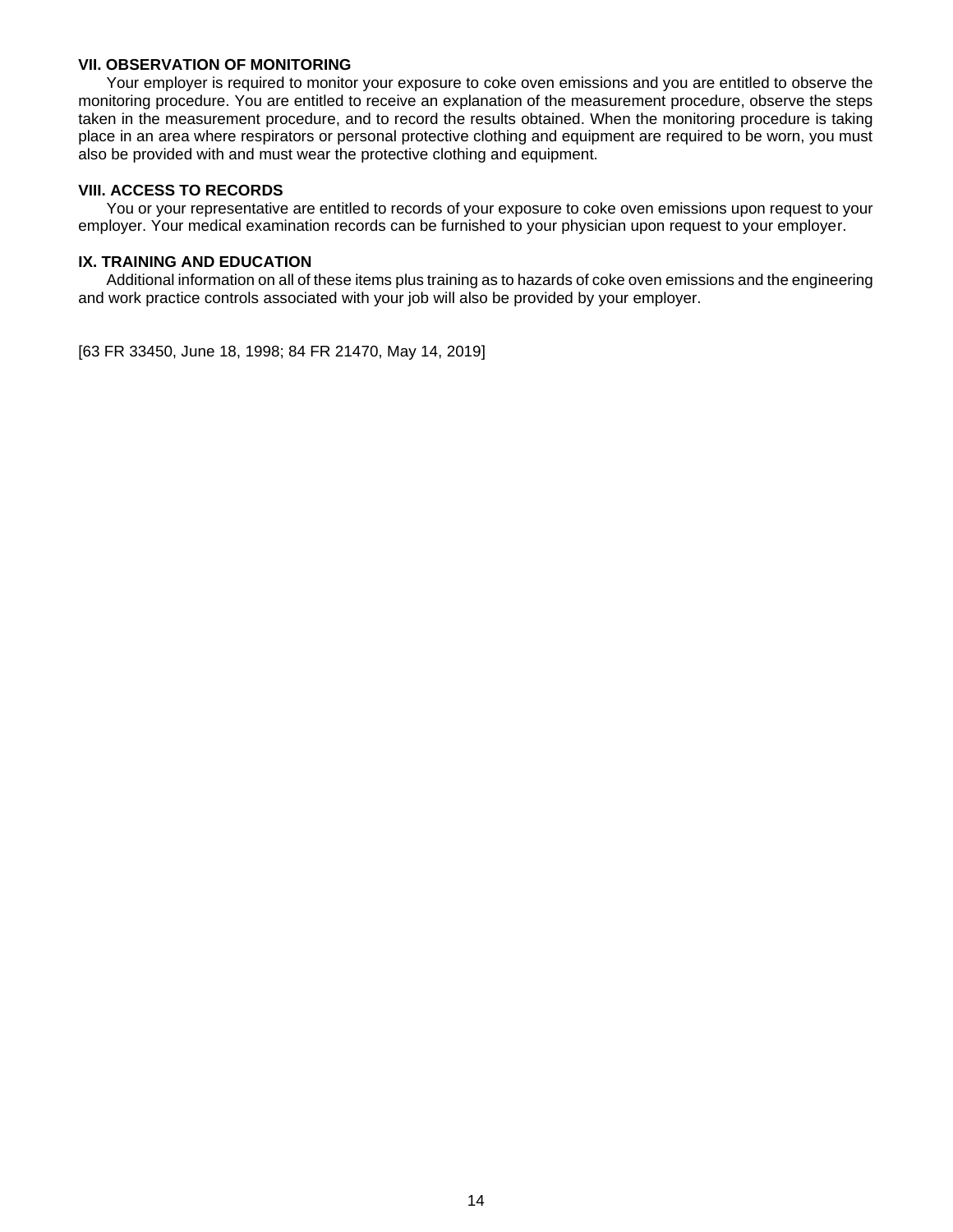# <span id="page-14-0"></span>**1910.1029 - APPENDIX B INDUSTRIAL HYGIENE AND MEDICAL SURVEILLANCE GUIDELINES**

#### **I. INDUSTRIAL HYGIENE GUIDELINES**

**A. Sampling** (Benzene-Soluble Fraction Total Particulate Matter).

Samples collected should be full shift (at least 7-hour) samples. Sampling should be done using a personal sampling pump with pulsation damper at a flow rate of 2 liters per minute. Samples should be collected on 0.8 micrometer pore size silver membrane filters (37 mm diameter) preceded by Gelman glass fiber type A-E filters encased in three-piece plastic (polystyrene) field monitor cassettes. The cassette face cap should be on and the plug removed. The rotameter should be checked every hour to ensure that proper flow rates are maintained.

A minimum of three full-shift samples should be collected for each job classification on each battery, at least one from each shift. If disparate results are obtained for particular job classification, sampling should be repeated. It is advisable to sample each shift on more than one day to account for environmental variables (wind, precipitation, etc.) which may affect sampling. Differences in exposures among different work shifts may indicate a need to improve work practices on a particular shift. Sampling results from different shifts for each job classification should not be averaged. Multiple samples from same shift on each battery may be used to calculate an average exposure for a particular job classification.

### **B. Analysis.**

1. All extraction glassware is cleaned with dichromic acid cleaning solution, rinsed with tap water, then de-ionized water, acetone, and allowed to dry completely. The glassware is rinsed with nanograde benzene before use. The Teflon cups are cleaned with benzene then with acetone.

2. Pre-weigh the 2 ml Teflon cups to one hundredth of a milligram (0.01 mg) on a autobalance AD 2 Tare weight of the cups is about 50 mg.

3. Place the silver membrane filter and glass fiber filter into a 15 ml test tube.

4. Extract with 5 ml of benzene for five minutes in an ultrasonic cleaner.

5. Filter the extract in 15 ml medium glass fritted funnels.

6. Rinse test tube and filters with two 1.5 ml aliquots of benzene and filter through the fritted glass funnel.

7. Collect the extract and two rinses in a 10 ml Kontes graduated evaporative concentrator.

8. Evaporate down to 1 ml while rinsing the sides with benzene.

9. Pipet 0.5 ml into the Teflon cup and evaporate to dryness in a vacuum oven at 40 deg. C for 3 hours.

10. Weigh the Teflon cup and the weight gain is due to the benzene soluble residue in half the Sample.

### **II. MEDICAL SURVEILLANCE GUIDELINES**

#### **A. General.**

The minimum requirements for the medical examination for coke oven workers are given in the standard in paragraph (j) of this section. The initial examination is to be provided to all coke oven workers who work at least 30 days in the regulated area. The examination includes a 14" by 17" or other reasonably-sized standard film or digital posterior-anterior chest X-ray reading, pulmonary function tests (FVC and FEV<sub>1</sub>), weight, urinalysis, skin examination, and a urinary cytologic examination. These tests are needed to serve as the baseline for comparing the employee's future test results. Periodic exams include all the elements of the initial exams, except that (1) the x-ray is to be performed during initial examination only and (2) the urine cytologic test is to be performed only on those employees who are 45 years or older or who have worked for 5 or more years in the regulated area. The examination contents are minimum requirements; additional tests such as lateral and oblique X-rays or additional pulmonary function tests may be performed if deemed necessary.

#### **B. Pulmonary function tests.**

Pulmonary function tests should be performed in a manner which minimizes subject and operator bias. There has been shown to be learning effects with regard to the results obtained from certain tests, such as FEV 1.0. Best results can be obtained by multiple trials for each subject. The best of three trials or the average of the last three of five trials may be used in obtaining reliable results. The type of equipment used (manufacturer, model, etc.) should be recorded with the results as reliability and accuracy varies and such information may be important in the evaluation of test results. Care should be exercised to obtain the best possible testing equipment.

#### **C. Sputum cytology.**

[Removed]

[41 FR 46784, Oct. 22, 1976, as amended at 42 FR 3304, Jan. 18, 1977; 45 FR 35283, May 23, 1980; 50 FR 37353, 37354, Sept. 13, 1985; 54 FR 24334, June 7, 1989; 61 FR 5507, Feb. 13, 1996; 63 FR 33450, June 18, 1998; 70 FR 1142, Jan. 5, 2005; 84 FR 21470, May 14, 2019]